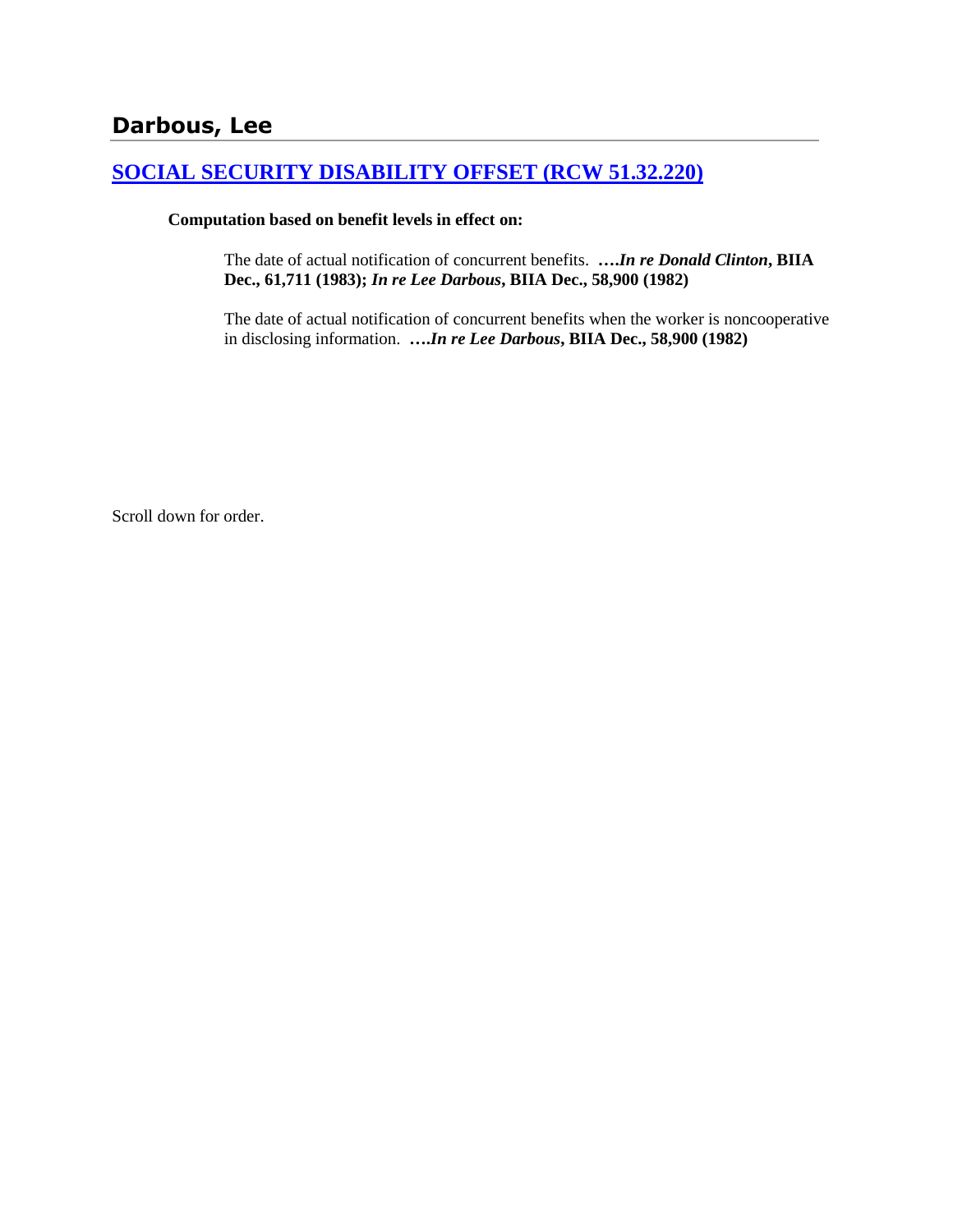#### **BEFORE THE BOARD OF INDUSTRIAL INSURANCE APPEALS STATE OF WASHINGTON**

**)**

**IN RE: LEE V. DARBOUS ) DOCKET NO. 58,900**

**CLAIM NO. S-269241 ) DECISION AND ORDER**

APPEARANCES:

Claimant, Lee V. Darbous, by Beckwith and Collins, per David R. Collins

Employer, City of Seattle, by The City Attorney, per Richard E. Mann, Assistant

Department of Labor and Industries, by The Attorney General, per Linda McQuaid, Assistant

This is an appeal filed by the claimant on February 17, 1981, from an order of the Department of Labor and Industries dated December 17, 1980, wherein the offset for Social Security Administration benefits received by the claimant was determined and further a determination was made that an overpayment had previously been made and deduction for that overpayment was provided. **AFFIRMED**.

### **DECISION**

Pursuant to RCW 51.52.104 and RCW 51.52.106, this matter is before the Board for review on timely Petitions for Review filed by the claimant, the employer and the Department of Labor and Industries to a Proposed Decision and Order issued on September 18, 1981, in which the order of the Department dated December 17, 1980 was reversed, and the matter remanded to the Department and the self-insured employer with direction "to pay to the claimant his benefits as authorized by law until the same may be reduced as authorized by law".

The case before us presents a new wrinkle under RCW 51.32.220 which we believe has not been squarely confronted by any appellate jurisdiction in this nation. The issue in this appeal is, as perceived by the claimant, a simple one: which federal disability and state workers' compensation benefits must be used in calculating the amount of benefits to be offset, those existing in November 1978 or those in effect in October 1980. Stated another way, we perceived the agreed issue to be whether Mr. Darbous is entitled to receive, unaffected by offset, the incremental increases in base social security disability benefits and state workers' compensation time-loss benefits which occurred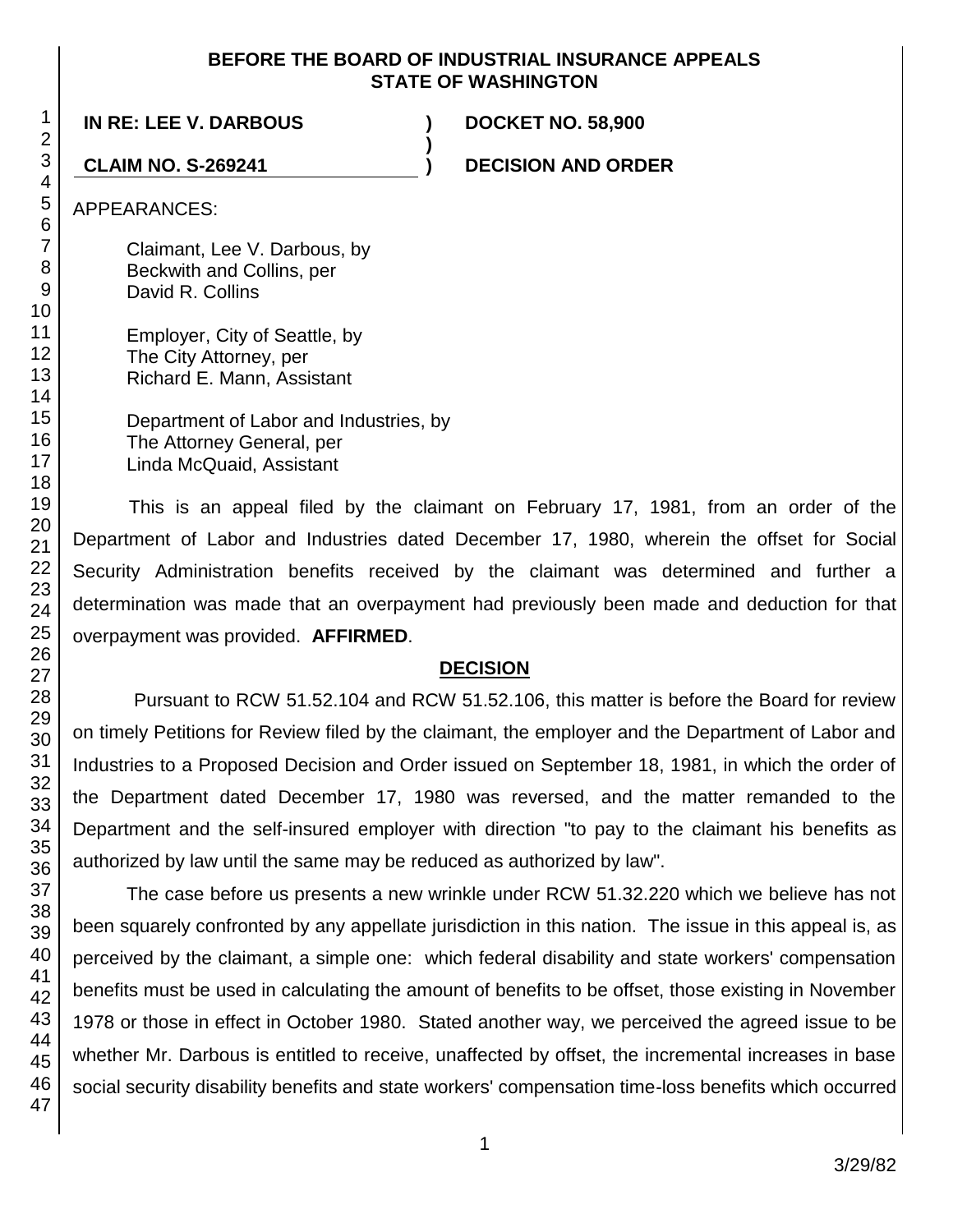1 2 3 between November 1978 and October 1980. The Department of Labor and Industries and the selfinsurer, City of Seattle, maintain the offset should be calculated by reference to the level of benefits in effect at the date the offset was calculated, October 1980. The claimant maintains the offset should be calculated based upon the benefit levels which were in effect on the date of first entitlement, November 1978.

In 1975 the Washington Legislature first enacted RCW 51.32.220, and took advantage of a somewhat veiled grant of authority in federal law relating to social security disability payments, contained in 42 USC § 424a. In passing this legislation, this state was one of several which deliberately and successfully placed a major financial obligation upon the federal government, which theretofore was being absorbed by workers' compensation insurance funds supported by employer premiums or by companies which had qualified to self-insure their workers' compensation liability. Since that time, thousands of claims have been adjudicated spawning numerous appeals to this Board concerning various aspects of administrative application of this piece of legislation, which we have commonly come to refer to as the social security offset reversal statute.

Before proceeding further, we deem it advisable to step back and once again survey the relationship between the claimant's two benefit sources and the manner by which the present problem was encountered. Freeman v. Harris, 625 F. 2d 1303 (1980), contains a rather succinct and intelligently written history of social security disability income and the offset provisions in federal law which provide an appropriate pint of commencement for our discussion:

> "Social Security was first proposed by President Roosevelt as part of the New Deal legislative reform. As initially instituted, the Social Security Act of 1935 contained no provisions for disability insurance. It did, however, provide old age and unemployment insurance which, as a general rule, the states were not providing.

> In 1956 the Social Security Act was expanded to include monthly benefits for disabled wage earners. As enacted in 1956, there was a full offset of workers' compensation payments against Social Security disability benefits. 70 Stat. 816 (1956). 'It is self-evident that the offset reflected a judgment by Congress that the workmen's compensation and disability insurance programs in certain instances served a common purpose, and that the workmen's compensation programs should take precedence in the area of overlap.' Richardson v. Belcher, 404 U.S. at 82, 92 S.Ct. at 257. The offset provision was repealed in 1958, 72 Stat. 1025 (1958), but was reinstituted in 1965 in a slightly different form, 79 Stat. 406 (1965).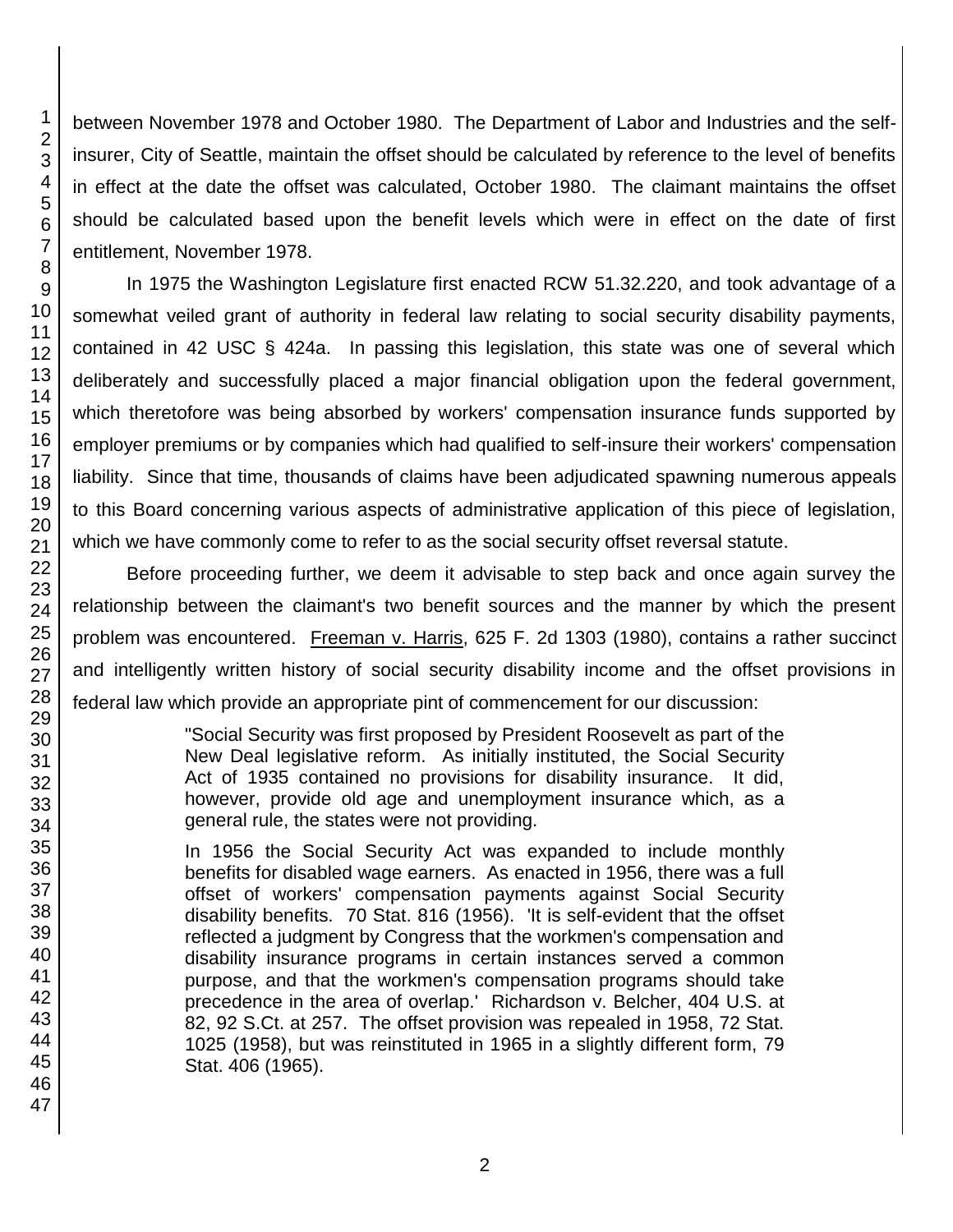The reinstitution of the offset was triggered by data submitted to legislative committees which showed that in the majority of the states, the typical worker who was receiving workers' compensation and federal disability benefits actually received more in benefits than his predisability take-home pay. Hearings on H.R. 6675 Before the Senate Common Finance, 89th Cong, 1st Sess.151 (1965). This was thought to cause two evils: first, it reduced the worker's incentive to return to the work place and hence impeded rehabilitative efforts; and second, it created fears that the duplication of benefits would lead to an erosion of state workers' compensation programs. Hearings on H.E. 6675 Before the Senate Comm. on Finance, 89th Cong., 1st Sess. 252, 259, 366, 540, 738-40, 892-97, 949-54, 990 (1965).

Section 424a of title 42 was then enacted to deal with the problem. As is relevant her, it requires an offset of Social Security disability payments against workers' compensation so that the total benefits received by the worker under the two programs do not exceed 80% of his pre-disability income... This eradicated the problem of a worker being financially better off disabled than if he or she returned to work.

...However, because Social Security disability payments are less than 80% of a workers' pre-disability income the system which resulted after the 1965 amendment did encourage workers to pursue state worker's compensation as well as federal Social Security."

This history recited in the Freeman case is significant when the federal government is taking the offset, but it does not tell the whole story for those states like Washington which enacted offsetreversal statutes.

42 USC §424a, permits the Social Security Administration to reduce disability benefits to persons who are also receiving state workers' compensation periodic benefits. 42 USC § 424a(d) provides that the reduction by the Social Security Administration shall not be taken "...if the workmen's compensation law or plan under which periodic benefits is payable provides for the reduction thereof..." This provision permits the states paying worker's compensation benefits to effectively reverse the offset. By so doing, a state could reduce the dollars paid from funds supported by employer premiums and cause the federal government to pay disabled workers the full social security disability amounts which would be paid were they not receiving any periodic workers' compensation benefits.

Prior to 1975, persons who received temporary total or permanent total disability payments under this state's Industrial Insurance Act and who also qualified to receive social security disability benefits, were paid their full workers' compensation entitlement from the Department of Labor and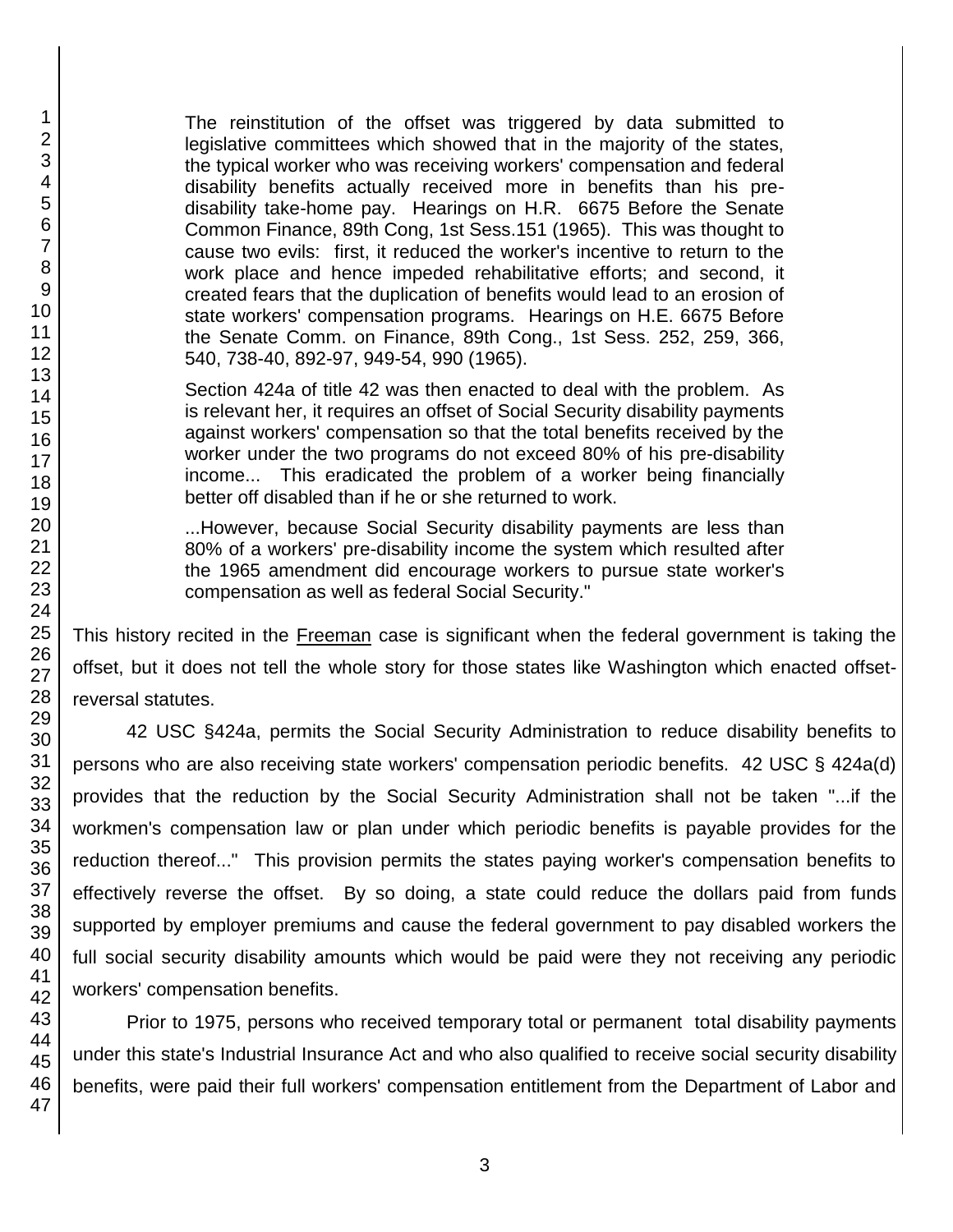Industries. Applying the offset reduction of 42 USC §424a, the Social Security Administration paid a lesser amount to these individuals than would have been paid had those individuals not been covered by the workers' compensation.

In 1975, the state Legislature correctly perceived that fiscal benefits would inure to the state's advantage by enacting RCW 51.32.220. By "reversing" the offset, it was envisioned that this state's employers would realize considerable savings. Instead of having the state compensation fund pay the lion's share of benefits, the offset reversal permitted the federal government with its larger tax base to carry the greater financial burden.

States capitalizing upon the offset reversal, however, must still maintain the legislative intent of 42 USC § 424a. The purpose of Congress in requiring the reduction in benefits was to preclude individuals from receiving excessive combined benefits for the same disability. Iglinsky v. Finch, 314 F. Supp. 425 (D. La. 1970), *aff'd.*433 F. 2d 405.

In this appeal, Mr. Darbous argues that a worker whose periodic benefits are offset based on calculations premised on initial date of entitlement of benefits would receive more each month than a worker whose offset is based on benefit levels in effect on the date the reduction by offset is commenced. Failure to permit this differential, Mr. Darbous contends, amounts to an unconstitutional denial of equal protection of the laws contrary to the 14th Amendment of the federal constitution.

Because of our construction of provisions of RCW 51.32.220, we fail to agree that an issue of constitutional proportions is presented by the facts relevant to Mr. Darbous' claim adjudication.

The operative feature of RCW 51.32.220 is to permit the Department or self-insurer to reduce periodic state benefits paid in lieu of wages (temporary total disability or permanent total disability benefits) and permit the injured worker to receive his full entitlement of social security disability income. The net effect to the worker was intended to result in no change of combined monthly dollar benefits than if the federal government was taking the offset under 42 USC §424a. It is critical that this agency preserve that net effect to Mr. Darbous.

The legislature has, however, placed additional requirements on the taking of reductions by offset authorized by the state statute. For example, the injured worker must cooperate to authorize the release of information from the Social Security Administration to properly compute his or her benefits. If this cooperation is not secured, the Department may estimate the amounts payable under the federal act and that estimate will be considered to be correct until the worker cooperates,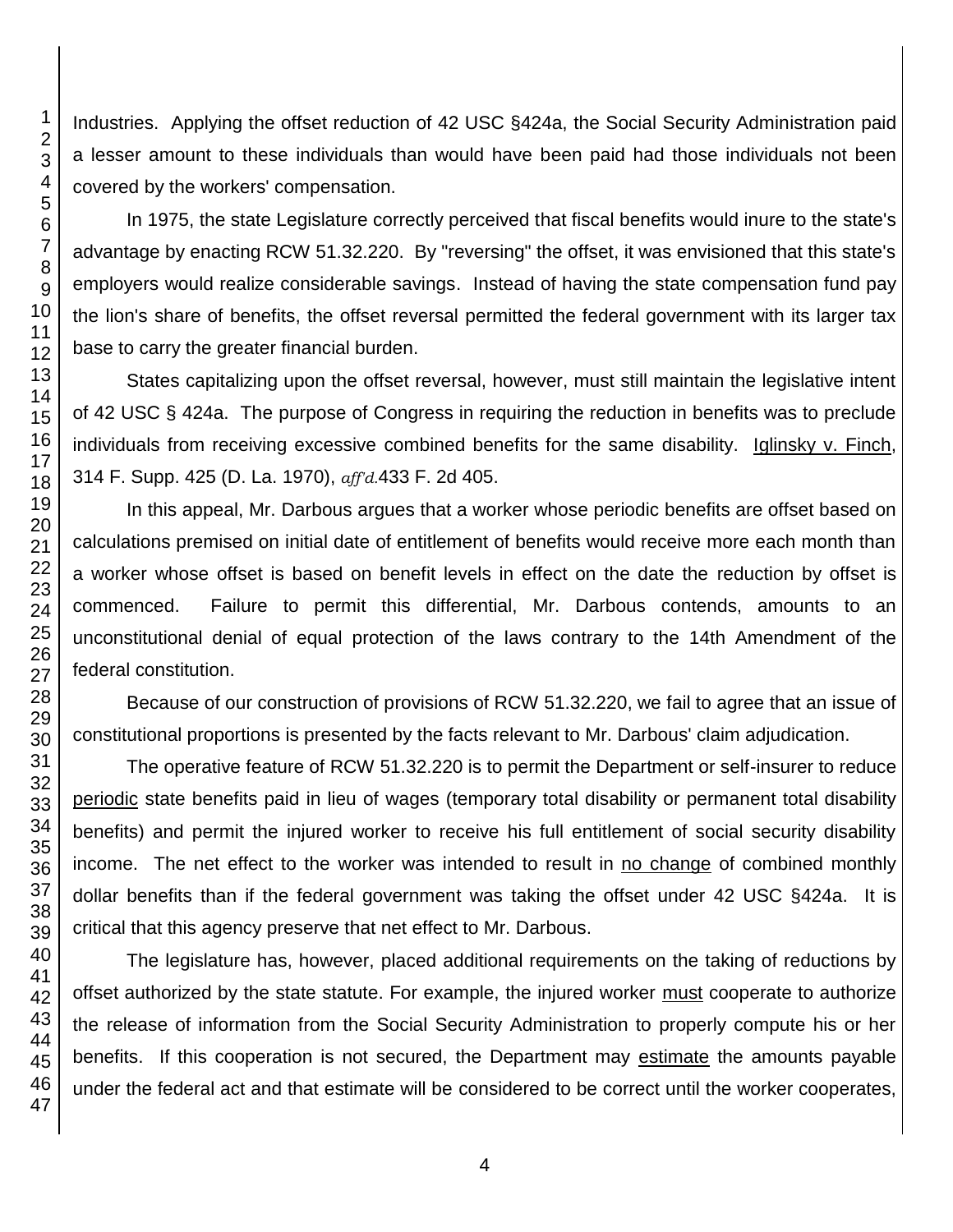with no readjustment for any period of non-cooperation. Such almost happened in this case, as the employer had to twice send a letter requesting an information release (in May and August 1980) and did not receive a reply from Mr. Darbous until Septemaber 24, 1980. Rather than a signed release, the reply included a copy of a benefits explanation letter to Mr. Darbous dated April 17, 1980 from the Social Security Administration.

Another requirement is that reduction in benefit payments cannot be commenced until "the month following the month in which the Depart- ment or self-insurer is notified by the federal Social Security Administration" that the worker is receiving federal disability benefits. RCW 51.32.220(2). It was this provision which was the foundation for the decision in the Proposed Decision and Order in this case.

Factually, we must agree that the stipulation by the parties contains no specific statement that the Social Security Administration directly informed the self-insurer or the Department of Mr. Darbous' qualification for federal benefits. This was due, as we see it, in no small part to Mr. Darbous' fault as he failed to execute required release of information forms which were properly requested of him. Instead, when faced in September 1980 with his employer's estimate of federal benefit levels (which would have resulted in much lower worker's compensation benefits being paid) Mr. Darbous immediately sent a copy of the letter he had received from the Social Security Administration five months earlier. Apparently, he never did return the requested release of information forms.

Under such circumstances, we do not think the legislature would require blind and slavish adherence to the precise language of the statute that the Department or self-insurer be notified directly "by" the federal agency. It was perceived when the statute was drafted that the Social Security Administration controlled the flow of information necessary to make offset calculations and could provide that information more quickly than the claimant. However, both the worker and employer were satisfied that the data communicated to Mr. Darbous in April, 1980 by the Social Security Administration was reliable and accurate. Under such circumstances, we see no need to engage the bureaucratic process any further, by requiring the parties to pretend they don't have information until that same data is directly communicated to the Department or self-insurer by the federal Social Security Administration.

Once the information concerning receipt of federal disability benefits is received, the Department or self-insurer may only seek recovery for overpayments for the immediately preceding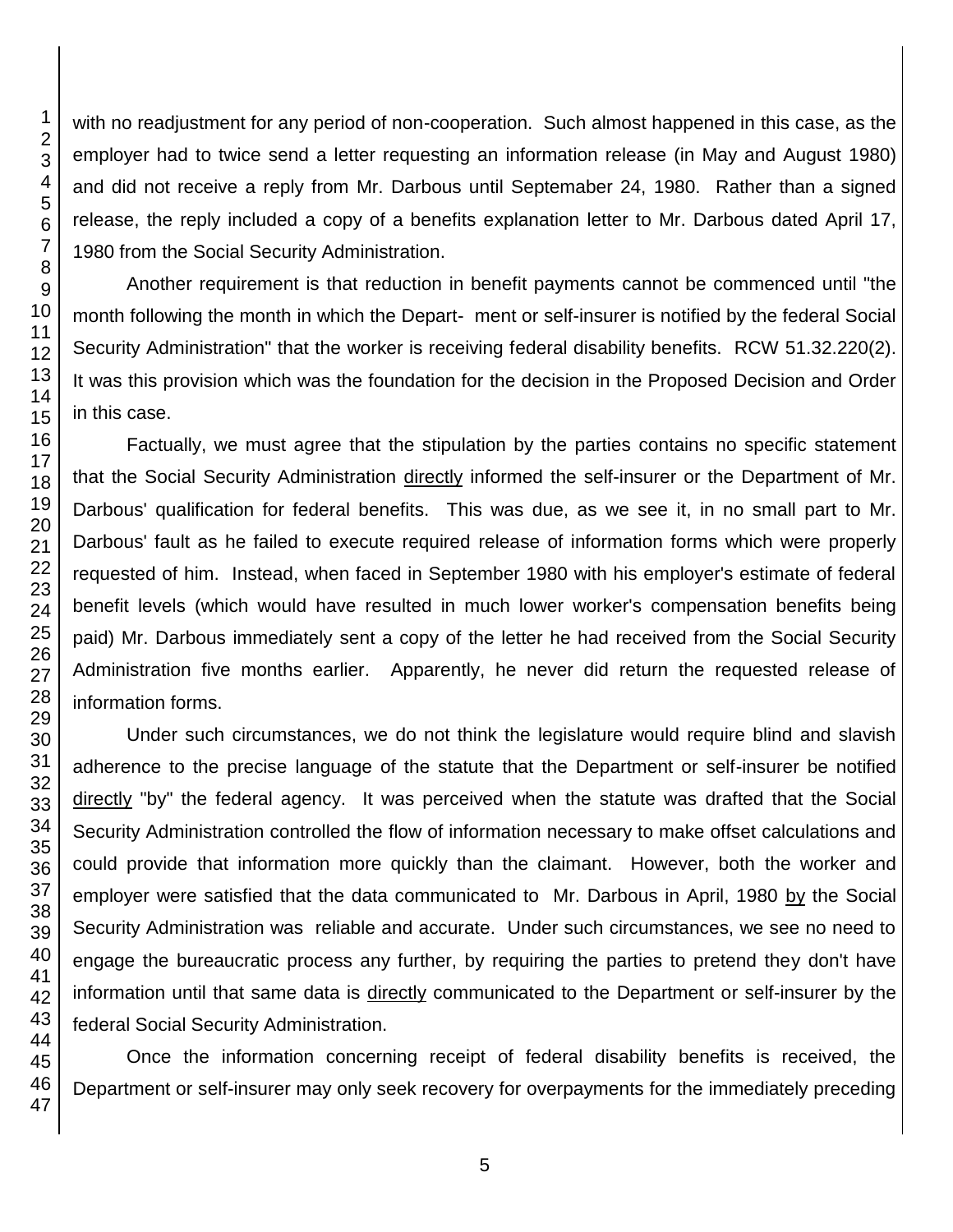six months. Thus, if it takes the Social Security Administration longer than six months to assemble the required data and respond to this state's request for information, then the Department or selfinsurer will not be entitled to recover any of the "extra" benefits paid to the worker. Moreover, such recovery can only be made from future benefit payments. That is, a worker cannot be required to reimburse the Department (or the self-insured employer) in a lump sum from previous payments he or she has received. Additionally, reductions cannot begin until "the month following the month" in which the worker receives notice that the reduction in benefits is being made.

We must note that in this appeal we have not been asked to determine the appropriateness of recovering overpayments which may have been made to Mr. Darbous prior to October 1980, and on that point we make no comment. We do note, however, that had Mr. Darbous been diligent in his reply to his employer's letter of May 1980, requesting the release of information, the effective month for implementing a reduction in benefits could have been June 1980 instead of October 1980.

Beginning November 1978, Mr. Darbous became entitled to receive both time loss and social security disability income benefits. His time-loss benefit was \$759.62 per month at that time. His federal disability benefit was \$486.10 at that time. Had information regarding entitlement to federal benefits been provided by the Social Security Administration as of November 1978, Mr. Darbous would have received \$3,082.46 less in benefits from November 1978 through September 1980, and his offset would have been computed based upon the November 1978 combined benefit levels.<sup>1</sup> In addition to that sum, the claimant received federal disability "cost of living" increases and time-loss adjustment increases based on the rise in this state's average monthly wage. Consequently, as of October 1980, the "pure" benefit levels had increased to \$615.20 per month for social security disability income and \$886.87 for time-loss benefits each month.

1 Computed as follows:

l

80% average current earnings (maximum monthly benefit

| which Mr. Darbous can receive)                       | \$1,111.70 |
|------------------------------------------------------|------------|
| Less social security income benefit                  | (486.10)   |
| Self-insured employer's time-loss payment obligation | 625.60     |
| Actual time loss paid commencing November 1978       | 759.62     |
| Less actual time-loss obligation                     | (625.60)   |
| Monthly benefit excess paid                          | \$134.02   |
|                                                      |            |

23 months (November 1978 thru September 1980) x \$134.02 per month = \$3,082.46 in total "extra" benefits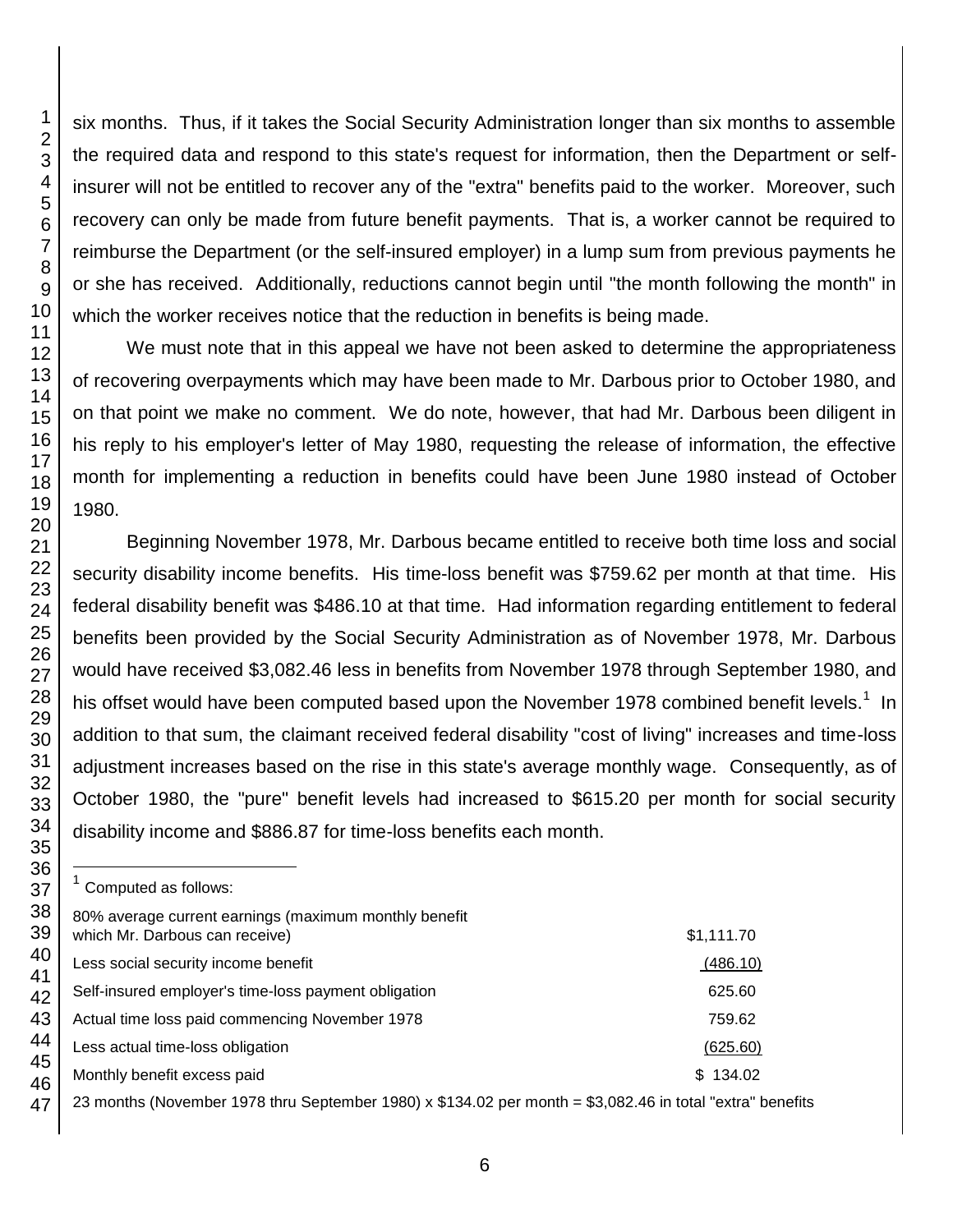Had the reduction by offset commenced in November 1978, Mr. Darbous would have been entitled to receive these incremental increases, as we see it, on top of the 80% average current earnings "lid" imposed by federal law. The federal act provides at 42 USC § 424a(a)(7) and (8) that:

> In no case shall the reduction in the total of such benefits under Sections 423 and 402 of this Title for a month (in a continuous period of months) reduce such total below and the sum of:

> (7) The total of the benefits under Sections 423 and 402 of this Title, after reduction under this section, with respect to all persons entitled to benefits on the basis of such individual's wages and self-employment income for such months which were determined for such individual and such persons for the first month for which reduction under this section was made per month =  $$3,082.46$  in total "extra" benefits(or which would have been so determined if all of them had been so entitled in such first month), and

> (8) Any increase in such benefits with respect to such individual and such persons, before reduction under this section, which is made effective for months after the first month for which reduction under this section is made." (Emphasis added)

It is difficult to imagine terminology to be any more confusing or cause any more obfuscation than that quoted above. Nevertheless, we believe for our purposes the language is intended to mean that Mr. Darbous gets to keep incremental benefit increases beyond the 80% average current earnings "lid" which are made effective after October 1980. We do not believe the federal statute directly speaks to the issue presented by this appeal which is, essentially, whether Mr. Darbous gets to keep from October 1980 forward the increases in base benefit levels which accrued between November 1978 and October 1980, that is, in the months before the first month in which reduction by offset is made.

Appeals which have previously reached this Board concerning other legal issues surrounding the application of RCW 51.32.220 have caused the development of what we feel is a straight forward approach to the resolution of legal disputes. Absent additional considerations imposed by this state's statutes such as those mentioned above, that approach reduced to its barest terms is simply: The worker ought to be placed in the same position when the Department or self-insurer takes the offset as was the case when the Social Security Administration was taking the offset. We understand the federal statute and federal administrative regulations provide that when the Social Security Administration was taking the offset from workers in this state, that reduction of benefits by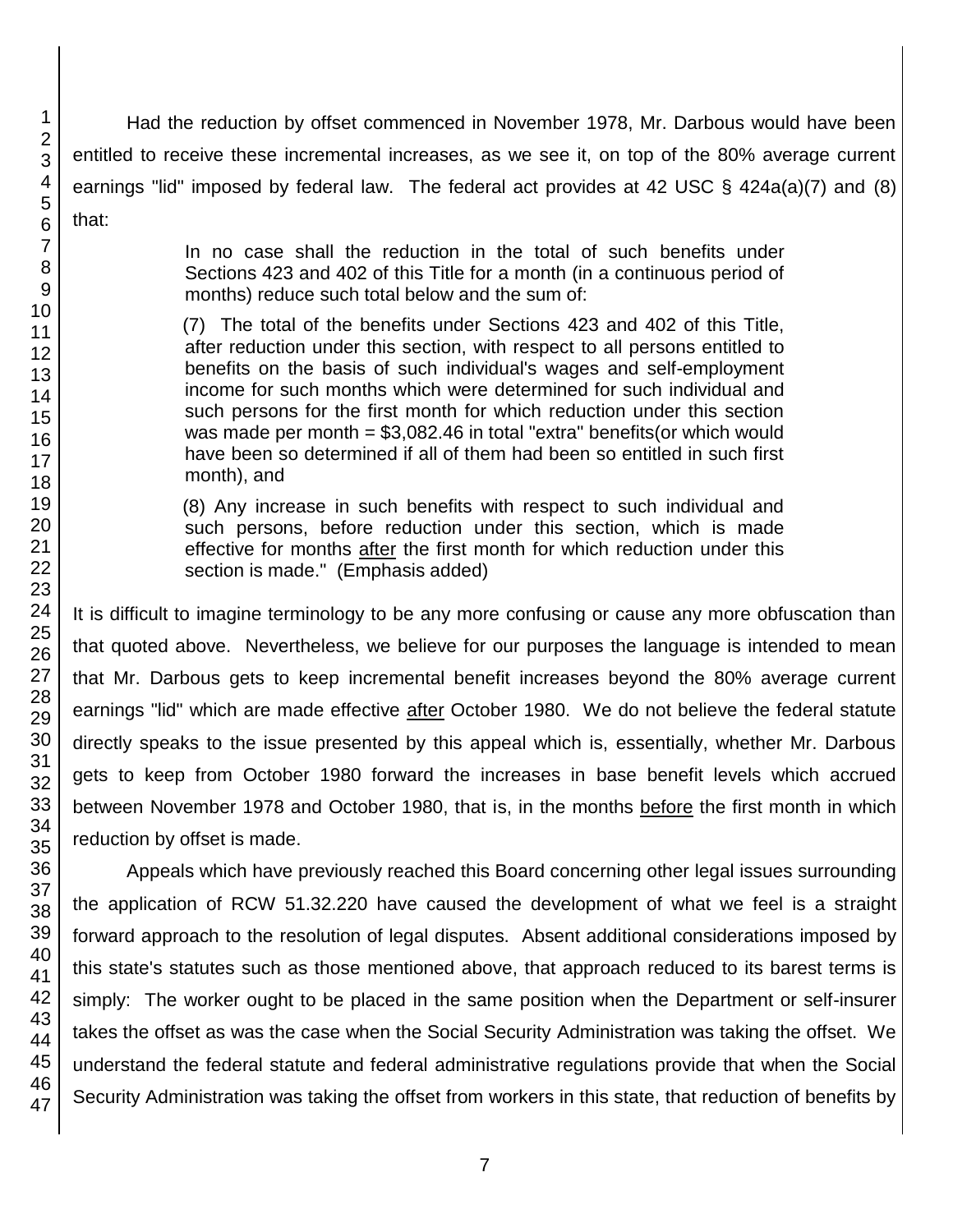offset was only commenced in the month after the month the Social Security Administration was put on notice that the worker was entitled to state workers' compensation benefits. We understand that the benefit levels in effect during the month the Social Security administration was put on such notice of entitlement were relied upon for computing the extent of offset.

A rule requiring reference to benefit levels during the month the Department or self-insurer is put on notice of entitlement or with due diligence would have been put on notice has several advantages under this state's statutory scheme. First, in most cases it is simple to administratively determine. Second, it encourages the Department or self-insurer to make early inquiry whether collateral federal benefits were being applied for and received. During the waiting period, the worker still receives all benefits to which he is rightfully entitled, even if he is receiving both federal and state benefits. By encouraging early inquiry on entitlement to benefits and pegging the offset to that level, the worker is entitled to keep future federal cost-of-living increases and state time-loss compensation adjustments even though such increases may exceed 80% of the worker's "average current earnings". Also, if a worker fails to cooperate by releasing information, he or she would be subject to the Department's "estimate" of federal benefits and not be able to receive an adjustment for the period of non-cooperation.

In resolving this dilemma with fairness and equity, we must also keep in mind two significant intents present in the federal and state legislation. First, there is the Congressional intent that the benefit structure should not be designed to discourage workers from returning to gainful work as early as they reasonably can. Second, there is the clear intent in this state's law (which must be considered in conjunction with the Congressional intent) not to penalize this state's injured workers because of bureaucratic delay.

We believe that this state's statute which (1) prohibits the Department or self-insurer from recovering overpayments in lump sums from past benefits paid, (2) requires overpayments to be recovered from future benefits solely, and (3) limits recovery to the overpayments made in the sixmonth period immediately preceding the date reductions begin, provides a sound and sufficient assurance that an injured worker will not be penalized by bureaucratic delay. Similarly, it appears that if benefit levels were fixed (for purposes of offset computations) as of the date of first eligibility for both federal and state benefits (here, November 1978), the net result would permit not only the keeping of excess payments during the information-gathering period, but could serve to discourage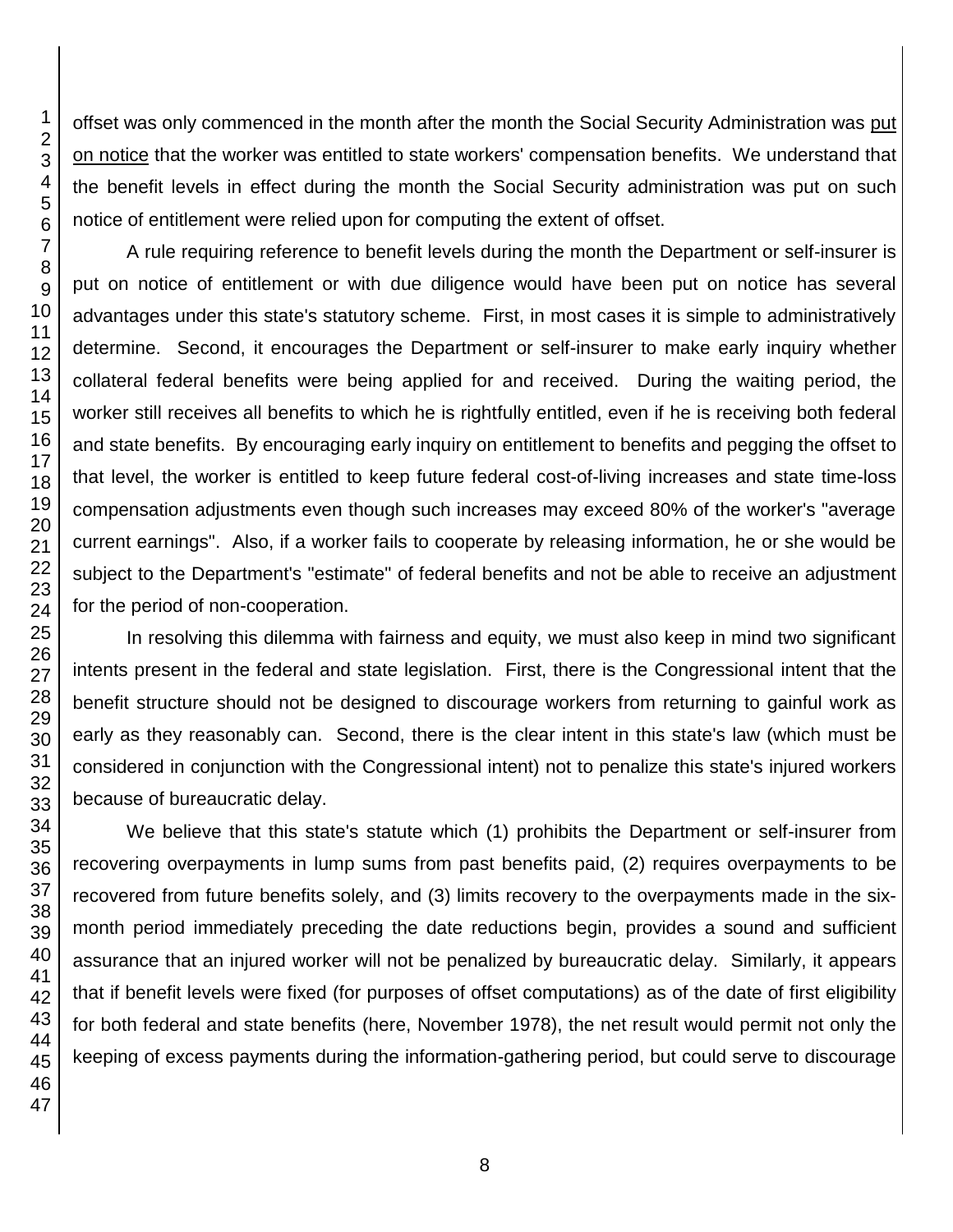cooperation of an injured worker in releasing information, and may well discourage that worker's motivation for physical or vocational rehabilitation to enable an early return to the work force.

The ultimate question, then, in Mr. Darbous' appeal is: What was the date the self-insured employer was placed or should have been placed on notice of Mr. Darbous' entitlement to federal benefits such that the legislative intent permeating this state's offset scheme and the Congressional intent embodied in federal law is also observed?

According to the facts presented for our consideration, prior to May 1980, the employer, City of Seattle, made no attempt to determine whether Mr. Darbous was applying for or receiving social security disability benefits. Much less did it give the claimant notice of its intention to offset some of its self-insured workers' compensation liability. Because of this delay, Mr. Darbous most certainly reaps the benefit of receiving and keeping the major portion of both benefits unscathed by the offset reductions. Still, the claimant could have authorized release of information from the Social Security Administration if so requested to do by his employer. Yet, that information presumably was in fact not available until April 17, 1980, the date that Mr. Darbous was notified by the Social Security Administration of his entitlement.

We note from Exhibit No. 5 that notification of social security acceptance of a claim often takes the form of a large "catch-up" check "in lieu of any other notice". Apparently even under federal regulations the offset could not commence until the month following such acceptance. We do not see that the situation should be any different here.

As we have noted earlier, Mr. Darbous was less than diligent in replying to his employer's letters of May 1980 and August 1980. Yet, despite this failure of cooperation and although it was probably justified in acting earlier, the employer made no attempt to take advantage of that provision of state law allowing an "estimate" of federal benefits until September 15, 1980. Consequently, for that period after May 1980 the employer paid the full amount of workers' compensation benefits until such time as an "estimate" was being made. Because the employer is required to continue making such payments, it would seem that Mr. Darbous could fail to cooperate

 We purposely make no attempt to discern under the law if the social Security Administration could offset its benefits by the time-loss payments being made by the self-insurer until such time as the self-insurer acts to implement the offset for its own benefit. That issue is not before us and is surely a subject of federal law and not this state's jurisdiction and authority.

l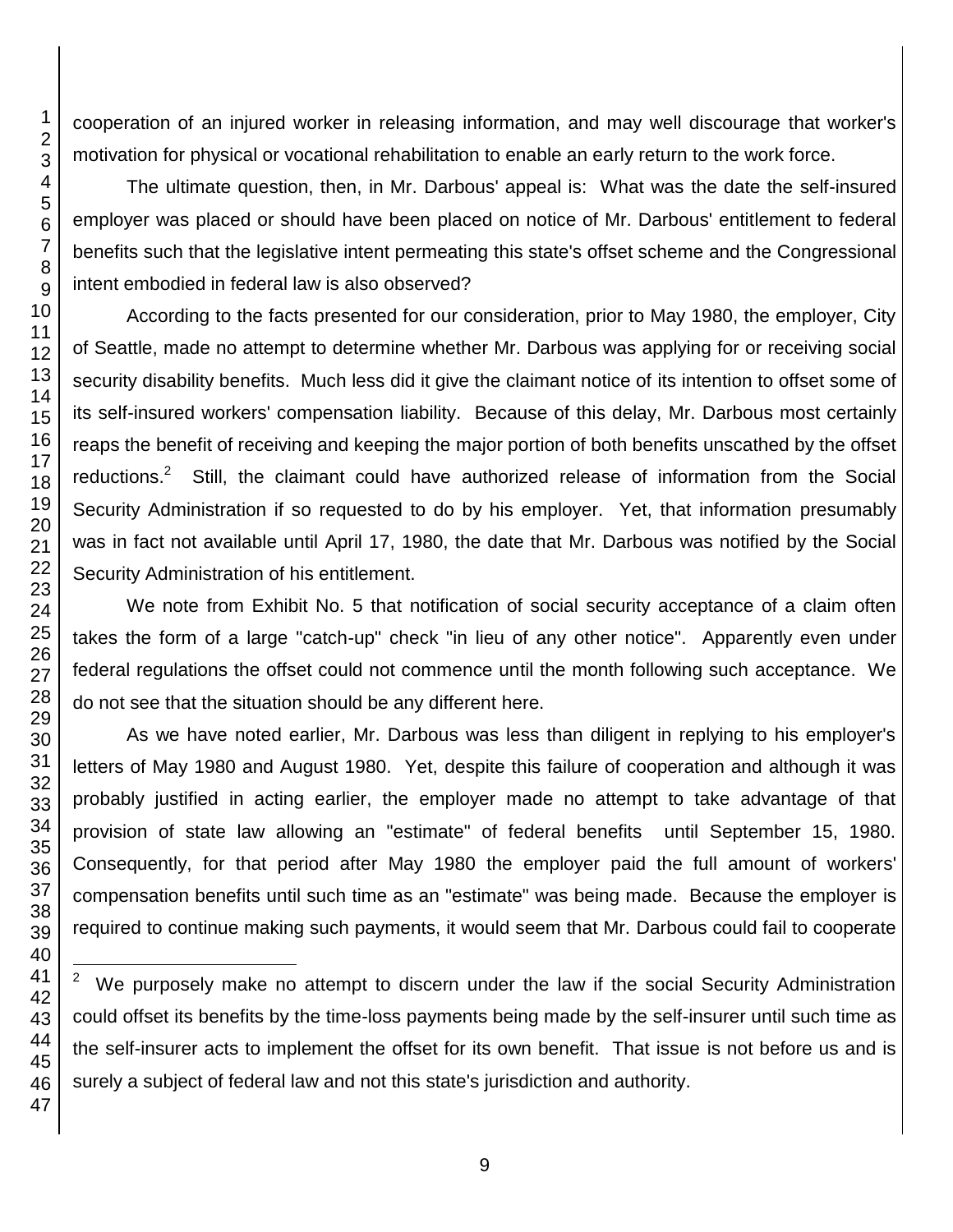as he did with total impunity unless the offset were based on benefit levels in effect when the "estimate" is made or when the actual and accurate offset was implemented. We do not believe Mr. Darbous should be able to act with such impunity.

In sum, we hold that it was proper to compute the offset reduction permitted by RCW 51.32.220 by reference to the actual benefit levels in effect for time-loss payments and social security disability income as of the month the reduction was first taken (October 1980) without reference to the benefit levels in effect on the earliest possible date reduction could conceivably have been taken. Insofar as the Department's order of December 17, 1980 complies with this holding, that order is affirmed.

#### **FINDINGS OF FACT**

Findings No. 1 and 2 of the Proposed Decision and Order are hereby adopted, and in addition thereto, the Board enters the following findings:

- 3. Effective November 1978, the claimant was entitled to receive from the Social Security Administration for social security disability income benefits had he also not been receiving workers' compensation benefits, \$486.10 per month. As of October 1980, his social security disability benefit base had risen to \$615.20.
- 4. As of November 1978, the claimant's entitlement to temporary total disability benefits from his self-insured employer had he not also been entitled to receive social security disability benefits was equal to \$759.62. As of October 1980, the claimant's adjusted time-loss benefit independent of social security disability income resources had risen to \$886.87.
- 5. For purposes of RCW 51.32.220, reduction by offset, the self-insurer in September 1980 had been provided information from the Social Security Administration through the claimant, sufficient to permit its commencement of reduction by offset of time-loss benefits effective for the month of October, 1980.

### **CONCLUSIONS OF LAW**

- 1. The Board of Industrial Insurance Appeals has jurisdiction of the parties and subject matter of this appeal.
- 2. For purposes of instituting the reduction of benefits by offset pursuant to RCW 51.32.220, it is appropriate for the department or self-insurer to use in its calculations of the current benefit entitlement of the claimant for workers' compensation and social security disability insurance, the benefit levels in effect as of the first month for which reduction is made.